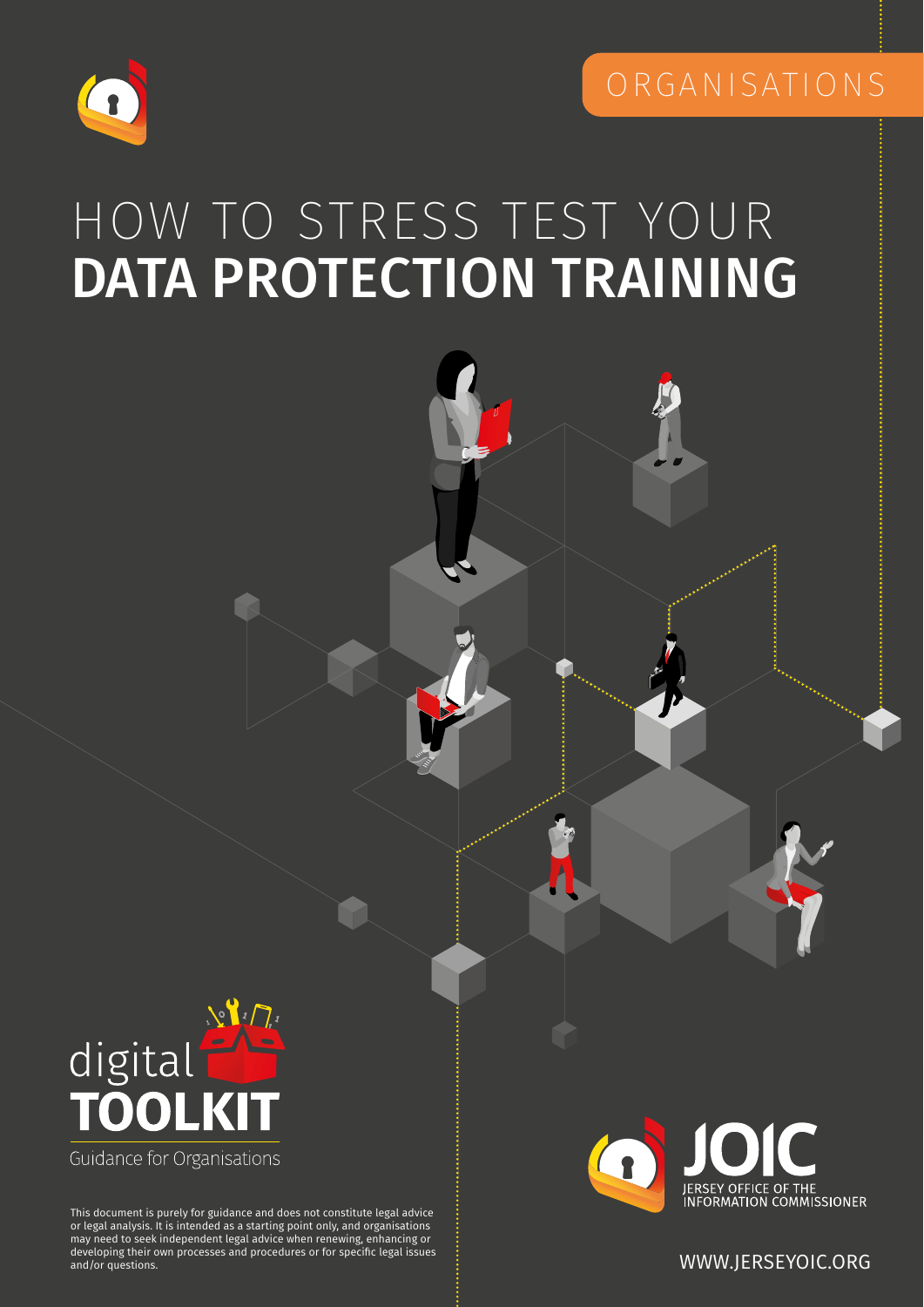

## Data Protection Training Checklist

To help ensure that the appropriate level of training is provided to meet your business and staff needs, we have created a data protection training checklist to help you assess what to look for in a training course and/ or package. Please note that this checklist doesn't relate to Data Protection Officers as more role specific and specialist training is required.

Data protection training is not a one size fits all approach. Depending on the amount and types of personal information accessible in a person's role and the level of responsibility, training should be tailored to reflect the associated risk(s) of such. We expect that staff receive the relevant training which is refreshed on an appropriate frequency – so that knowledge is kept up-to-date, the frequency of training is to be assessed and noted internally. Consider the most suitable format for delivery, whether that be face-to-face, online, e-learning etc. Consider when this training will be delivered to new starters, i.e. during the induction process and how you are assessing competency levels of those taking the training. The level of training may need to be reconsidered during a change of role, if applicable.

## The key areas of focus for training

We would suggest the following:

### **1. What data protection laws are relevant to your business.**

- a. Depending on your business structure, it may be that one or more data protection law apply to your organisation/charity/non-profit. Do you know which ones apply? i.e., Data Protection (Jersey) Law 2018 (DPJL), General Data Protection Regulation (GDPR) or similar. If established in Jersey, the DPJL is likely the primary legislation which will apply.
- b. The training provider should tailor the training programme to the relevant law which actually applies to your business and the processing undertaken. If more than one applies, the trainers should highlight the differences and explain which law applies to which circumstances and if adhering to more than one, highlight the differences.
- c. The **[data protection principles](https://jerseyoic.org/media/iwcf3hr2/joic-09a-the-data-protection-principles_3.pdf)** and how these reflected in your business. The trainer should focus extensively on the principles and their practical application and help to explain how these should be interpreted by your organisation.

#### **2. What is personal information and what types are classed as special category?**

- a. What is personal information and what categories of personal information does your business process / use? Any special category data?
- b. If processing special category data, what additional measures should you have in place to ensure its security? E.g. limited staff members have access. What lawful basis is being relied upon that allows you to process the information (what are you processing and why?)
- c. How does the business process the personal information collected? Are staff familiar and know where to find the privacy policy and is it accessible to data subjects (i.e. customers, members etc.)?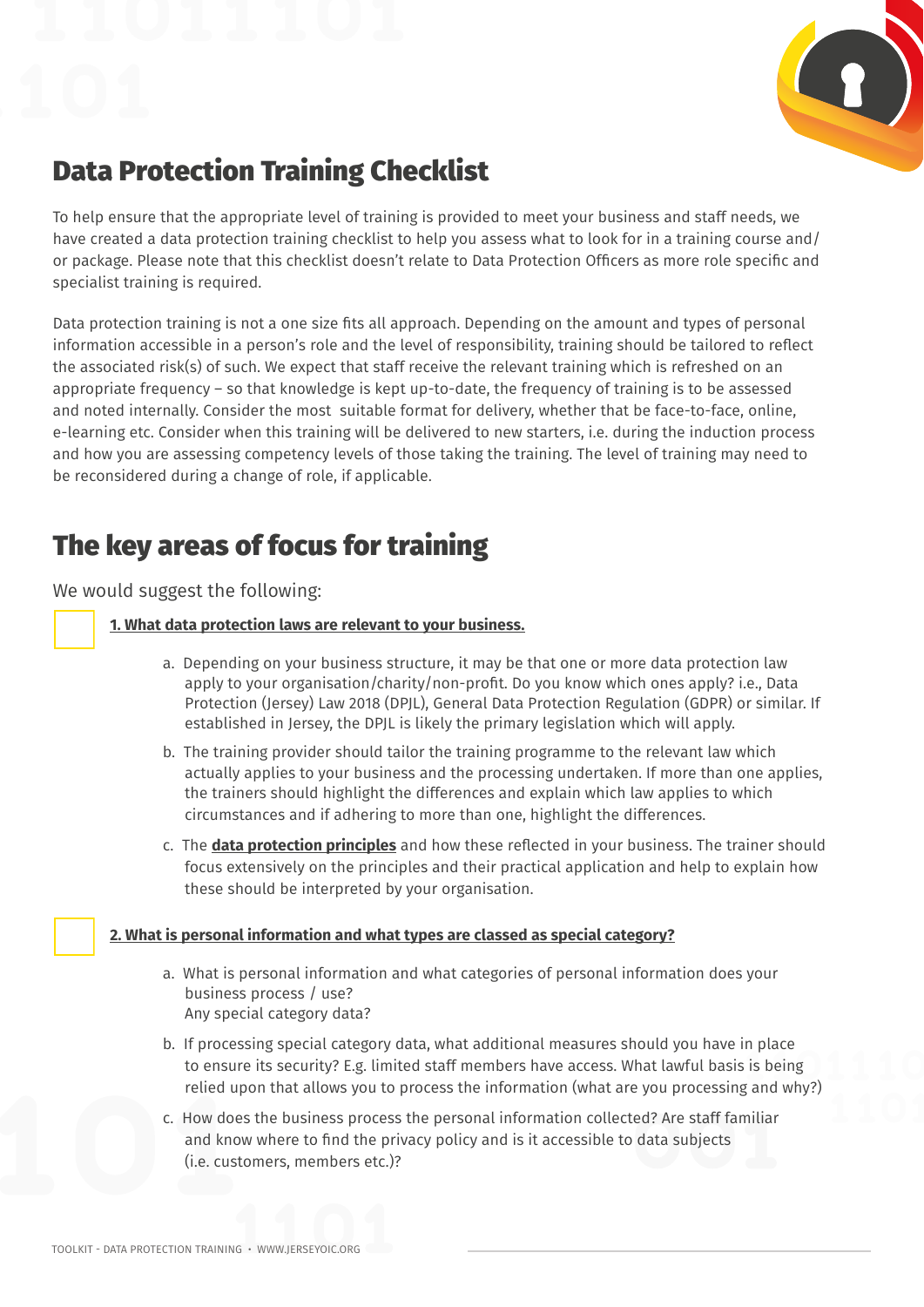

- d. Does the organisation have a record of processing activities (ROPA) and is it kept up-to-date? Who has responsibility for this? The trainer should explain how the organisation creates and maintains the ROPA.
- e. The training should consider applying the principles in **practice.** What do they look like within the organisation's processing activities.

#### **3. Key data protection terms and what they mean**

What data protection terms do staff need to know? See our **[Jargon Buster](https://jerseyoic.org/media/bl2g3e4p/29_tk_jargon-buster.pdf)** for key terms under the DPJL.

#### **4. What isn't Data Protection**

Trainer should explain what does data protection mean and who does it apply to? What does data protection cover and what does it not apply to? I.e. does not cover corporate / commercial data or animals.

#### **5. Breach Reporting**

Training to cover what is a data breach and why it is important to know when this happens.

All staff should know how to identify a data protection breach, how and to whom it is to be reported to internally in a timely manner / as soon as possible. What is a data breach? Additional points to consider;

- What is an organisations breach procedure?
- Timescales How long an organisation has to report a breach to JOIC, if it is considered reportable.
- Detail What details need to be gathered about the incident so as to record internally, report to the JOIC and notify data subjects (if applicable to do so).
- Who is the point of contact for data protection in the organisation and who has responsibility for dealing with the breach (including any notification to JOIC). If they're not available, who is the secondary contact?
- Maintain an internal breach register / log where all data protection breaches should be logged.
- Lessons learned following a breach could any measures be implemented to prevent recurrence? Do staff need further training / reminders?

#### **6. Best Practices / General Knowledge**

Prevention is better than cure! In addition to being able to identify data breaches when they happen, it's equally, if not more important for staff to understand and be equipped to prevent them.

This will be dependent on people's positions within an organisation and business set-up. Some examples to think about;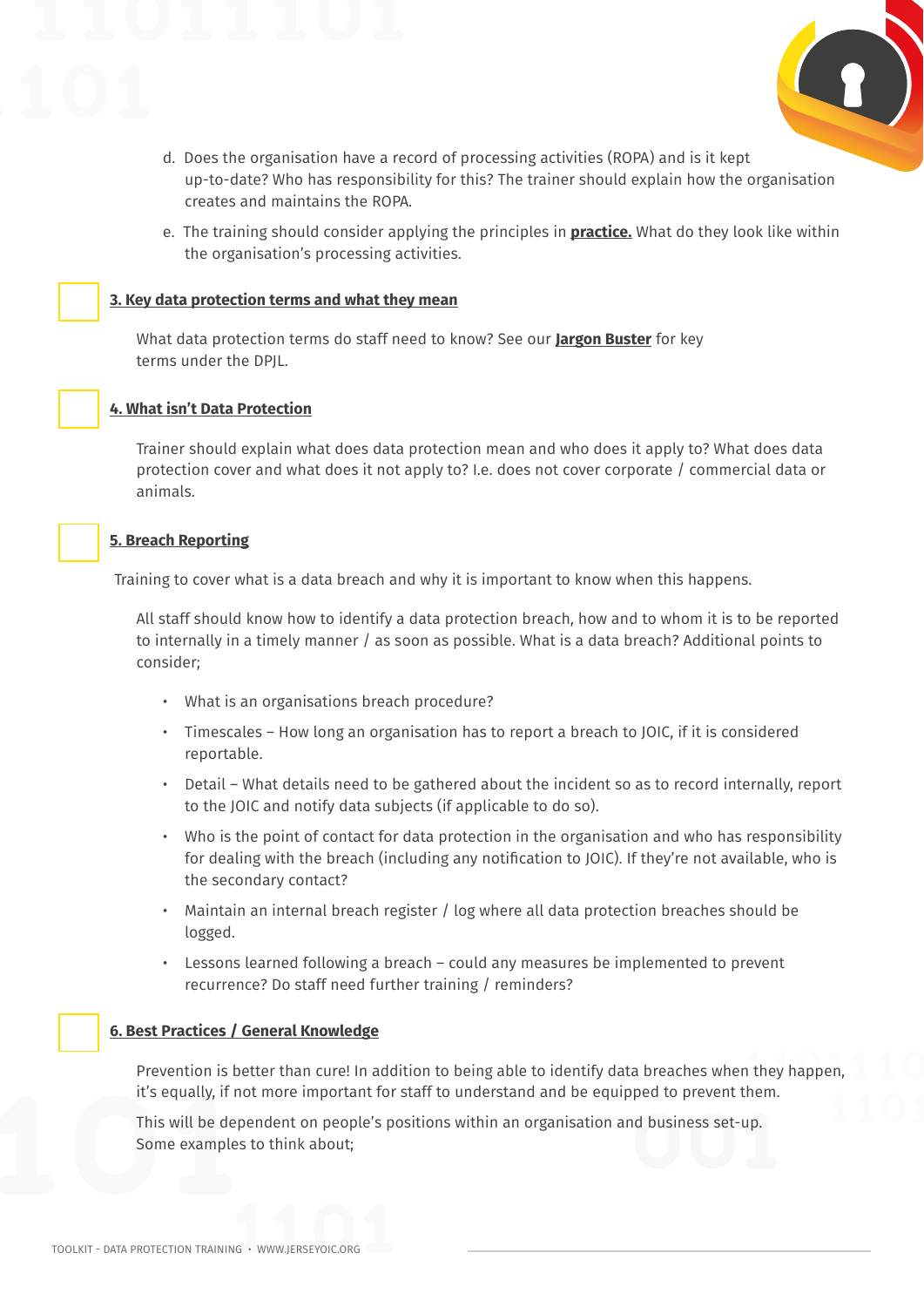

- Phishing / Scam Emails Do staff know how to recognise one and what to do if they receive one?
- Transporting Documents / Devices Risks associated transporting documents and / or devices to and from different locations.
- Data Sharing What information can be disclosed to 3rd party providers / business contacts? Are the necessary data processing / sharing agreements in place to do so? If unsure, speak to DPL or DPO. It is ok to challenge a request to share data with a 3rd party.
- Working from home / away from the office Do you have any staff that work from home / away from the office? What measures are in place to ensure personal information remains protected.
- Data retention do staff know how long data should be kept for and how to safely destroy it? Does the organisation have a data retention schedule or policy to support this?

What examples can you think of in your organisation?

#### **7. Individual Rights**

This is a particularly important section which the trainer should explain carefully

- a. Under the DPJL individuals have rights in respect of personal data held about them by others. Are staff aware of each of the rights and understand how to recognise requests that may come in?
- b. Subject Access Requests can be received in many different ways, with this in mind it's important for all members of staff to know how to **recognise** one, and understand the internal procedure to follow upon receipt. Do they know who is authorised to deal with requests and what they can/cannot do?
- c. What is the internal process for Subject Access Requests received What are the timeframes and who is responsible for dealing with the request? See our **[Subject Access Request Guidance](https://jerseyoic.org/media/dexnmmcy/joic-31a-subject-access-requests_2.pdf)** for further information.

#### **8. Data Protection Impact Assessments (DPIAs) / Risk Assessments**

It may be appropriate to consider undertaking a Data Protection Impact Assessment (DPIA) or risk assessment in some, but not limited to, the following circumstances; when starting a new processing activity, implementing / using new technology or changing a process.

The trainer should teach about DPIAs / risk assessment and when to use.

- a. Is the organisation undertaking or planning to undertake any processing that may result in a high risk to the rights and freedoms of data subjects and needs to undertake a DPIA? What does a DPIA look like? **[\(See our DPIA Template\)](https://jerseyoic.org/media/joqfvcyo/16_tk_dpia-template_interactive.pdf)**
- b. If a DPIA is not required, has the organisation considered undertaking a more simplified risk assessment of the processing activity(ies) to assess the risk and any possible mitigation measures? These can be helpful to identify any potential risk(s) and what measures the organisation has taken or can take in order to mitigate such.